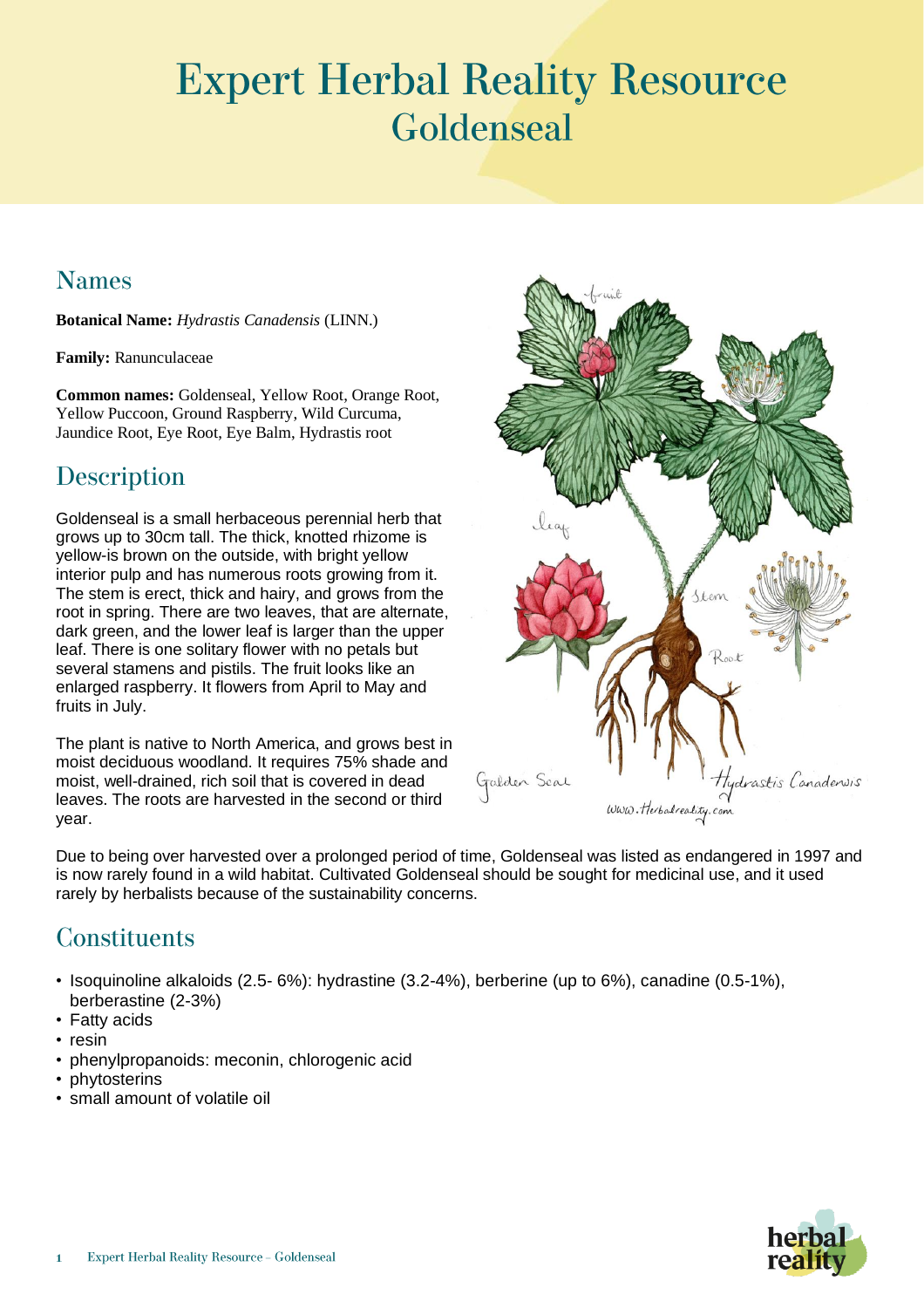#### **Traditional use**

The early settlers of the United States learned of the medicinal uses of Goldenseal from the indigenous people. The Cherokee used the plant as a stomachic, a remedy for sore eyes, and a yellow dye. The plant quickly became a popular remedy with the pioneers for these uses. BY the twentieth century, it was widely in use. By 1905, The United States of Agriculture had recognised the growing demand for the plant as a medicine, when an estimated 20,000lb to 30,000lb per year was being supplied.

Traditionally, the root has been used as a wide-ranging digestive remedy. Goldenseal was applied in cases of digestive inflammation, constipation, haemorrhoids, vomiting, dyspepsia, and loss of appetite. It was used as a snuff for nasal catarrh. Reportedly, it was historically used in cases of sexually transmitted diseases, though this is not an acceptable application of herbal medicine currently. It has been used in labour to aid in contractions, though this use is not recommended.

It was considered to be a specific to prevent pitting of small pox.

#### **Traditional actions**

- Mucous membrane trophorestorative
- **Antimicrobial**
- **Bitter**
- **Choloretic**
- **Stomachic**
- **Oxytocic**
- **Laxative**
- **Hepatic**
- **Alterative**
- **Anticatarrhal**
- **Emmenagogue**
- **Vulnerary**
- **Depurative**
- Anti-hemorrhagic

**Taste:** Bitter with a sweet aftertaste, resinous

**Tissue states:** atrophy, torpor, depression

### What practitioners say

Goldenseal is considered an extremely effective tonic for mucous membranes, and may be applied in a formula tending to any mucous membrane that may be over-producing catarrh or mucus.



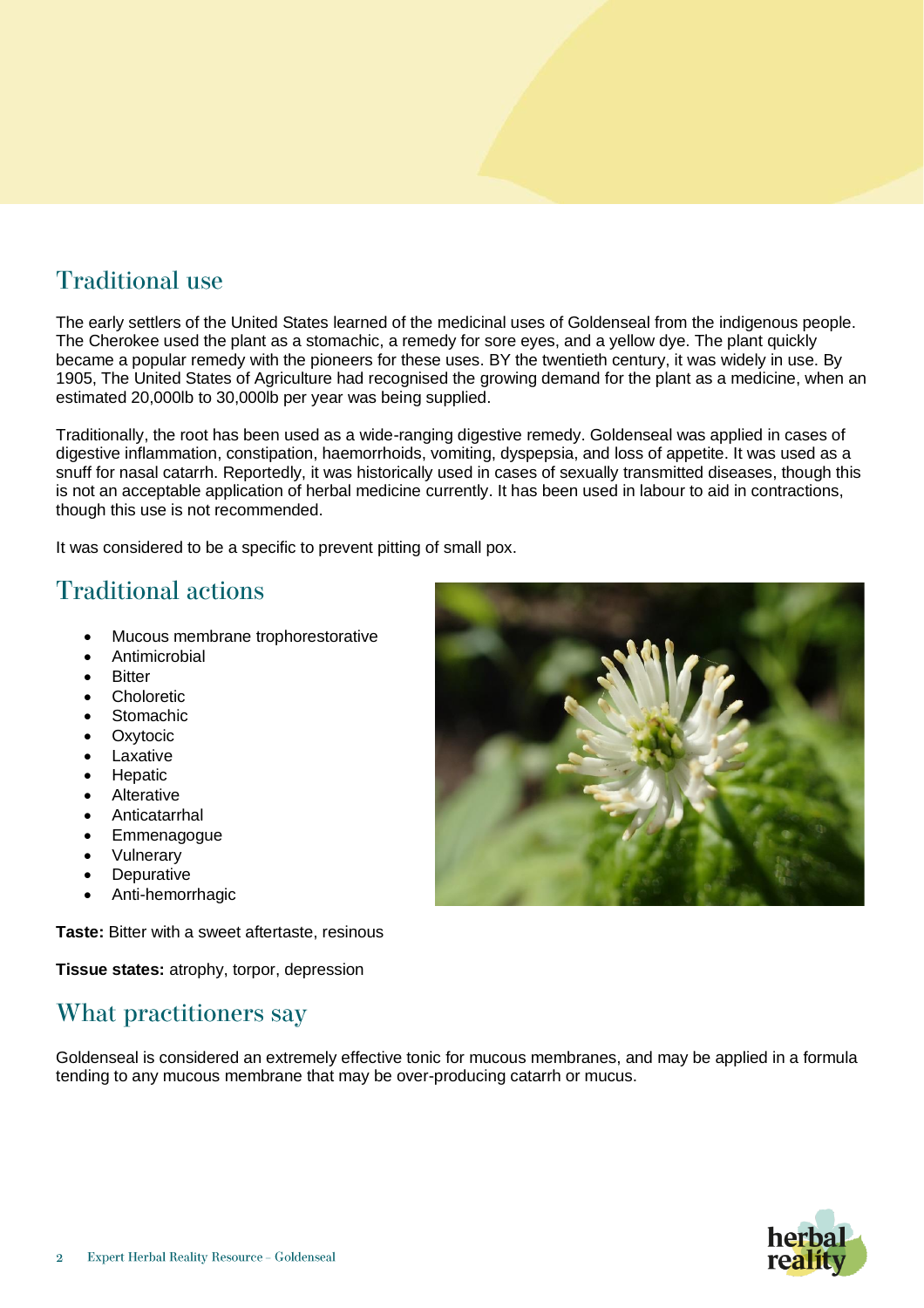**Digestive system:** Goldenseal continues to be an excellent remedy for many digestive complaints because of its tonic effect on mucous membranes. Its bitter activity helps stimulate bile flow for cases of sluggish digestion or lack of appetite. It is also well applied to digestive ulcerations, such as peptic ulcers, and colitis. Goldenseal is especially indicated if there are hepatic symptoms.

**Integumentary system (skin):** Goldenseal is very antimicrobial and anti-inflammatory which makes it a great remedy for wounds, fungal infections, and rashes. The tincture can be added to a cream. The powder is also useful topically. Goldenseal may also be added to a wash for infections of the eyes, mouth, and gums.

**Reproductive system:** Goldenseal, although a uterine stimulant, is also anti-hemorrhagic and can be used in a formula to assist in reducing heavy menstrual bleeding. Goldenseal can also be used in a douche for thrush and other vaginal infections.



#### Evidence

There is limited available clinical research on the root of Goldenseal, though berberine has been the focus of many studies.

In animal and human studies, berberine has shown to be hypoglycaemic (1). In one pilot human study, berberine was found to be comparable to metformin for the treatment of diabetes mellitus 2 (2). As berberine has been found to increase insulin sensitivity, it is also useful in the treatment of polycystic ovarian syndrome (PCOS). One study found that administration of berberine improved ovulation rate in patients with PCOS (3).

Berberine has also been found to improve cardiovascular parameters. Berberine has been found to lower blood pressure, lower blood lipids, and have anti-arrhythmic effects (4, 5, 6).

Berberine has been demonstrated to have a wide spectrum cytotoxic activity against human cancer cell lines (7). In addition to this, it has shown chemoprotective activity in vitro and in vivo (8).

The anti-bacterial properties of berberine have also been extensively studied. It has been shown to be effective against *Actinobacillus pleuropneumoniae*, *Shigella dysenteriae, Streptococcus agalactiae*, and *Helicobacter pylori*. It has also been demonstrated to increase the effectiveness of antibiotics against antibiotic resistant strains of bacteria (5).

Further human trials with both Goldenseal and its constituents are required.

# **Safety**

When used within the recommended dose, Goldenseal is considered a safe herb.

Goldenseal is contraindicated for those with high blood pressure as hydrastine may increase blood pressure. Prolonged use may inhibit vitamin B absorption.